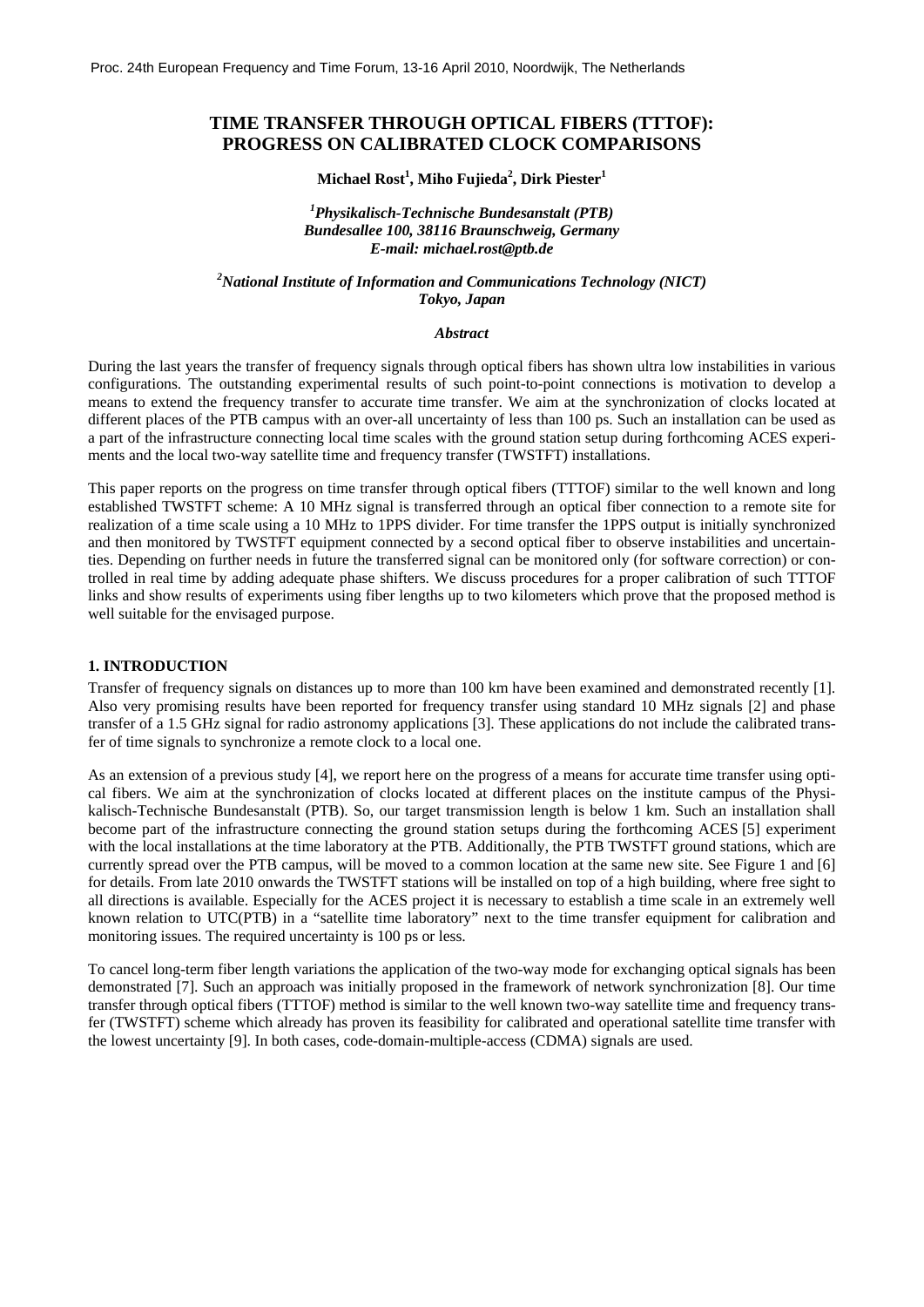# **2. CONCEPT AND SETUP**

The basic concept for the installations in the remote "satellite time laboratory" includes the generation and distribution of a reference frequency (10 MHz) and time scale (1PPS) at the remote site. Both kinds of signals should be related to the reference clock at PTB's local time laboratory. In Figure 2 the basic setup is depicted. The reference frequency modulates an optical carrier signal by an electro-optical converter (E/O) and is transferred to the remote setup through a single mode optical fiber. At the remote site, it is transformed and distributed by an opto-electrical converter (O/E) and frequency distribution amplifier (FDA), respectively. We use two types of equipment: Ortel 10382S Fiberoptic Transmitter, 10481S Fiberoptic Receiver (manufacturer 1, MF1) and Linear Photonics Time Link Transmitters (TLTH1 SF) and receivers (TLRH1 SF) (manufacturer 2, MF2) for this purpose. The laser wavelength is nominally 1310 nm and 1550 nm, respectively. One output of the FDA feeds a divider (DIV) to provide 1PPS signals and the connected pulse distribution amplifier (PDA). One 1PPS output of the PDA is defined as the remote reference time scale TA(2). Initially, TA(2) has to be synchronized to TA(1) by a portable clock or by other suitable means. In principle, the phase difference between  $TA(2)$  and  $TA(1)$  is fixed, but affected by the delay instabilities on the transfer path. The delay change due to temperature variation in a spooled 1 km optical fiber, e.g., was reported to be about 30 ps/K/km [10]. The instability introduced by the one-way frequency transfer over an optical fiber of about only 1 km, however, is assumed to be small enough for our target, so that we omitted for now any phase correction systems in order to ensure a simple and reliable operational setup.



Fig. 1: Aerial view of the Braunschweig PTB campus, current optical fiber connection to the ground station for TWSTFT to Asia, and future installations to connect the new site for TWSTFT and next generation time transfer techniques, e.g. the ACES ground terminal, with the PTB time laboratory.

We measure the difference between TA(2) and TA(1) using TWSTFT modems (type TimeTech SATRE) which are widely used in many time laboratories. In operation the modems at each site exchange binary phase-shift keyed (BPSK) signals. Each modem transmits a 70 MHz signal modulated with a 20 MCh/s BPSK sequence phase coherent to its reference TA(*i*). In both modems the phase offset between the signal sent from the counterpart modem and the local reference is measured by the cross correlation method. From these measurements the difference  $TA(1) - TA(2)$  can be computed after suitable calibration of the equipment internal delays as described below. The signals from the modems are transformed by using MF1 E/Os and O/Es as mentioned above, but with laser wavelengths of nominally 1550 nm. Additionally we used standard telecommunication circulators and isolators. For clarity the isolators and also additional electrical amplifiers or attenuators are not displayed in the figures throughout this paper.

We use additional experimental equipment for the characterization of the time and frequency transfer. In Section 3 the instability of both the one-way frequency transfer as well as the two-way time transfer are characterized by using two different phase comparators type VREMYA-CH VCH-312 and VCH-314 and for tests a time interval counter of type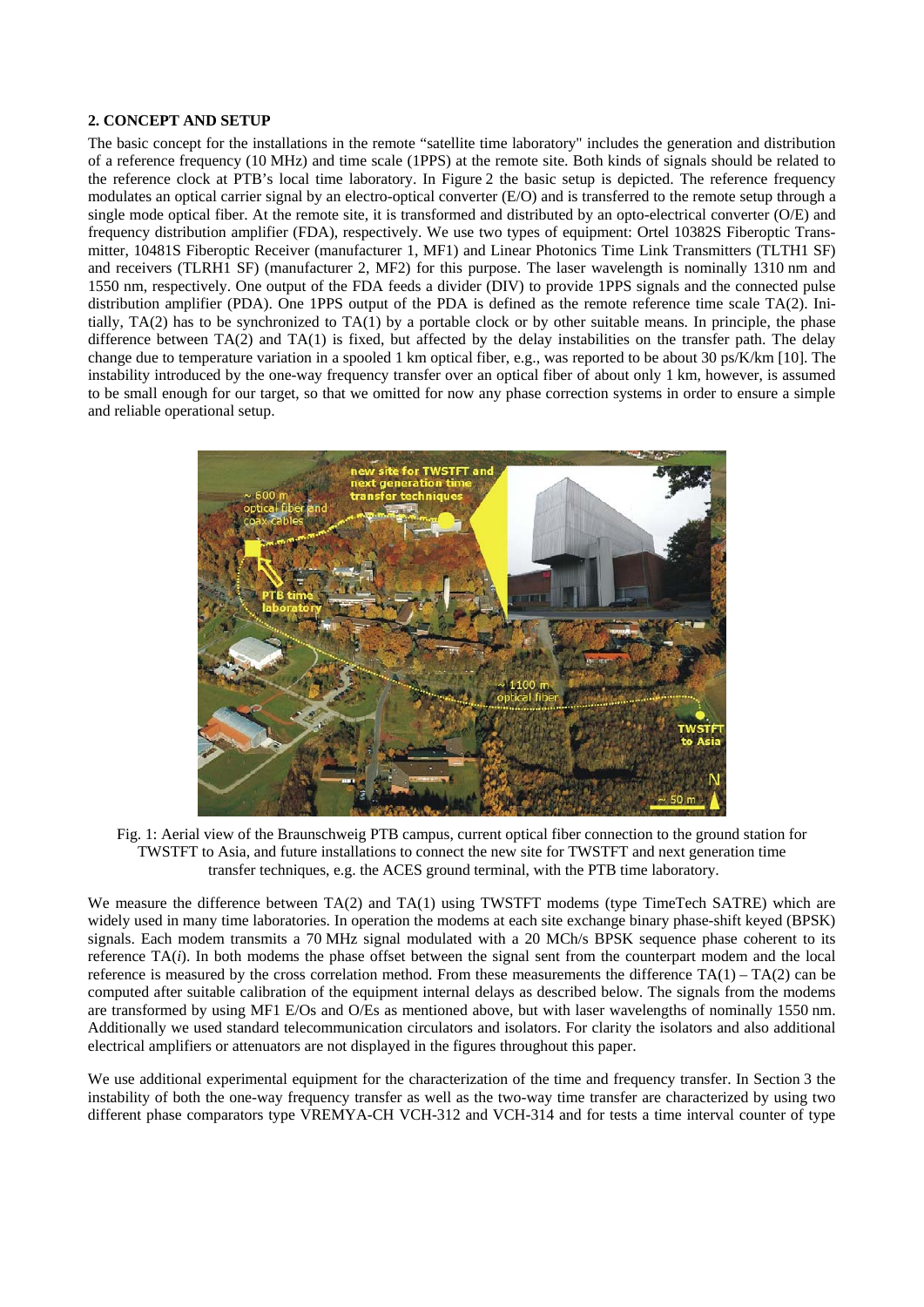SRS SR620. The measurement result of the two-way time transfer should be independent of the length of the optical fiber between the two circulators. As discussed in Section 4, we are using different fiber lengths, i.e. a test loop using a short fiber (2 to 15 m) and a loop of overall 2.2 km length on the PTB campus (see Figure 1) to verify this assumption.



Figure 2: The concept: A remote time scale is generated using a one-way frequency transfer. The time scale is monitored by a two-way measurement system employing modems usually used for TWSTFT. Red markings define the delays used in the text.

We want to compare the remote time scale  $TA(2)$  with the local one  $TA(1)$ . If possible the nomenclature of existing literature [9, 11] is applied in the following and we only deviate if necessary. We start with the two-way measurements answers as provided by each of the TWSTFT modems

$$
TW(1) = TA(1) - TA(2) + TX(2) + SP(2) + RX(1),
$$
  
\n
$$
TW(2) = TA(2) - TA(1) + TX(1) + SP(1) + RX(2).
$$
\n(1)

TX(i) and RX(i) represent the complete internal transmission and receive delay of setup i. SP(1) is the transmission path delay from the local setup to the remote setup. SP(2) is the delay in opposite direction through the same fiber. As mentioned above, these measurements are time of arrival measurements of a signal from the remote site with respect to the local reference, and vice versa. For a single optical fiber connection between the two sites we assume  $SP(1) = SP(2)$ , and thus

$$
TA(1) - TA(2) = \frac{1}{2} [TW(1) - TW(2)] + \frac{1}{2} [[TX(1) - RX(1)] - [TX(2) - RX(2)]] \tag{3}
$$

is valid. Introducing the delay difference between TX and RX path of one setup,  $DLD(i) = TX(i) - RX(i)$ , (3) simplifies to

$$
TA(1) - TA(2) = \frac{1}{2} [TW(1) - TW(2)] + \frac{1}{2} [DLD(1) - DLD(2)]. \tag{4}
$$

For a accurate time transfer we need to determine the second term in (4). To calibrate the setups we use a common clock configuration and adjust  $TA(1) = TA(2)$ , which leads to

$$
0 = \frac{1}{2} [TW(1) - TW(2)] + \frac{1}{2} [DLD(1) - DLD(2)]. \tag{5}
$$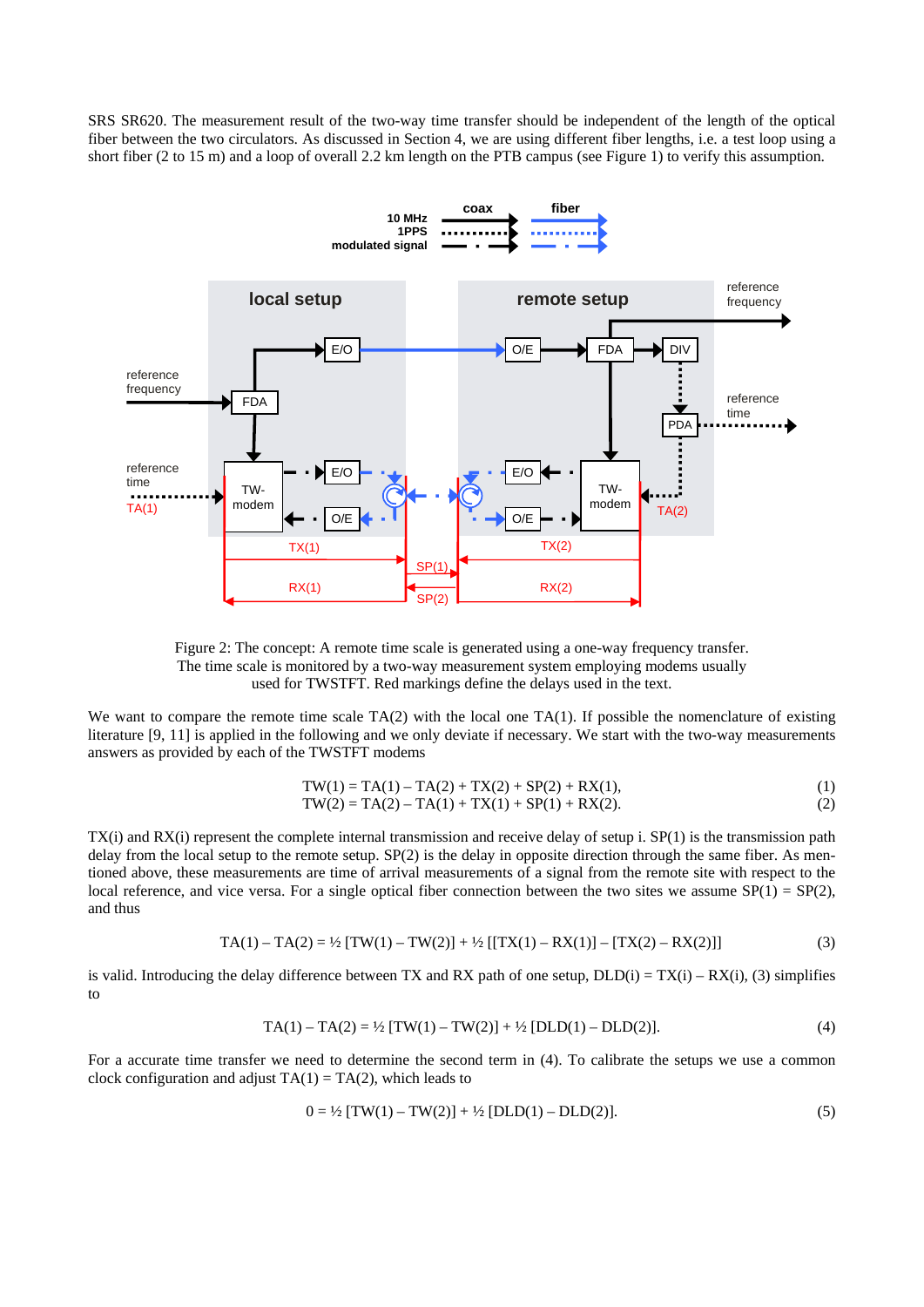The first term is called common clock difference  $CCD(1,2) = \frac{1}{2} [TW(1) - TW(2)]$ . It is measured to determine the relative delay difference between both systems

$$
CCD(1,2) = -\frac{1}{2} [DLD(1) - DLD(2)].
$$
\n(6)

This relative delay difference is exactly the calibration value  $CALR(1,2)$  for the link between the two setups

$$
TA(1) - TA(2) = \frac{1}{2} [TW(1) - TW(2)] + CALR(1,2).
$$
 (7)

A detailed absolute determination of the single TX(i) and RX(i) delays is not necessary.

### **3. FREQUENCY INSTABILITY**

The instability of the frequency transfer system was characterized using the laboratory setup as depicted in Figure 3. We used an optical fiber link of 2 km buried in the PTB campus for the measurements (see Figure 1). A reference frequency from PTBs hydrogen maser H5 is transferred from the "local" frequency distribution amplifier (FDA) (left hand in Figure 3) to the "remote" one (right hand in Figure 3) via the 2 km optical fiber test loop or a short test fiber. Different optical equipment have been tested for this link (MF1 and MF2). A phase comparator is connected directly to both FDAs and measures the phase difference between the two frequency signals. The two-way modems need DIVs after both FDAs to feed the modems with 1PPS signals. Here the time difference between the two 1PPS signals is measured by the modems. We used a second 2 km fiber loop of the same buried cable as above for the two-way measurement system. A test length of 2 km allows a characterization of the future setup in a realistic scenario.



Figure 3: Setup to measure the instability of the one-way fiber frequency transfer as well as the instability of the two-way monitor measurements by means of a phase comparator.

Results of the measurements are depicted in Figure 4. The figure shows instability graphs from the one-way 10 MHz frequency transfer links measured with a phase comparator as well as results from the monitoring TWSTFT system. MF1 measurements (two-way and phase comparator) show similar results after an averaging time of 100 s. The twoway measurements exhibit significant frequency instability of  $6·10^{-12}$  at an averaging time of 1 s. This is in good agreement with the noise level one would expect for this type of modem operated at 20 MCh/s BPSK [12]. Note that TW measurements have been performed only with the MF1 components and may be improved when using MF2 components at least averaging times longer than 100 s.

The phase comparator measurements have significantly lower frequency instability at 1 s averaging time. The results for the MF2 components show a better stability at some averaging times almost by a factor of 10.

As a summary, one-way frequency transfer via the optical fiber shows an instability below  $10^{-15}$  at  $10^4$  s averaging using MF1 components and an instability at the  $10^{-16}$  level with MF2 components. Tests for the two-way measurements using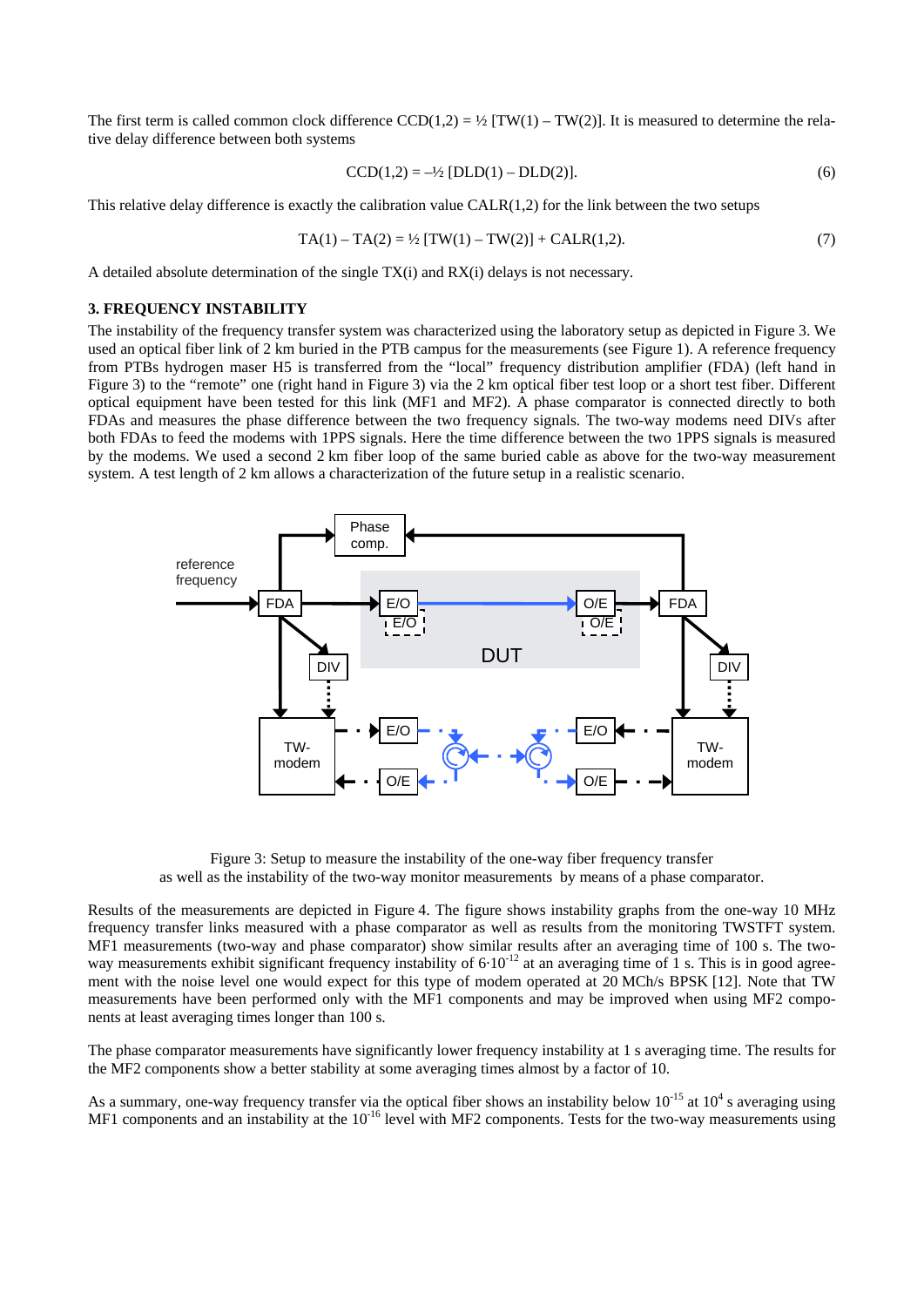the MF2 components will be performed in the near future. We expect the monitoring system to go down to instabilities below the red graph in Figure 4 (MF1) at averaging times of more than 100 s to values similar to the instabilities of frequency transfer using the MF2 components. The short-term stability of the TW measurement is limited by the chip rate of the modem hardware of 20 Mch/s. If the instability plot follows the expected slope, it will approach the instability of MF2 components at averaging times about 1000 s.



Figure 4: Fractional frequency instability of the two-way measurements (green circles, via MF1 components only) [4], phase comparator measurements of MF1 components (red cycles) and MF2 components (blue diamonds). The measured phase comparator performance is depicted as a gray line.

# **4. TIME ACCURACY**

A prerequisite for accurate comparisons of remote time scales is the possibility for delay calibration of the whole system. Because the optical fiber length of the final setup is unknown, a calibration test is needed to ensure the independence of the setup from the length of the used fiber. For this purpose we connected the modems to reference frequency and 1PPS from FDAs and DIVs as illustrated in Figure 5, and changed the length of the fibers. We chose different fiber lengths (the indoor fiber is 2m, the outdoor loop is 2 km long). The attenuation of the two optical fibers was chosen to be at the same level by inserting a variable optical attenuator into the fiber of common signal path (SP(1), SP(2)) to minimize the impact of receive power dependent delay variations in the modems. The optical power was kept constant within  $\pm 0.1$  dB. All accuracy tests have been performed with MF1 components so far, an accuracy test with MF2 components is planned for near future.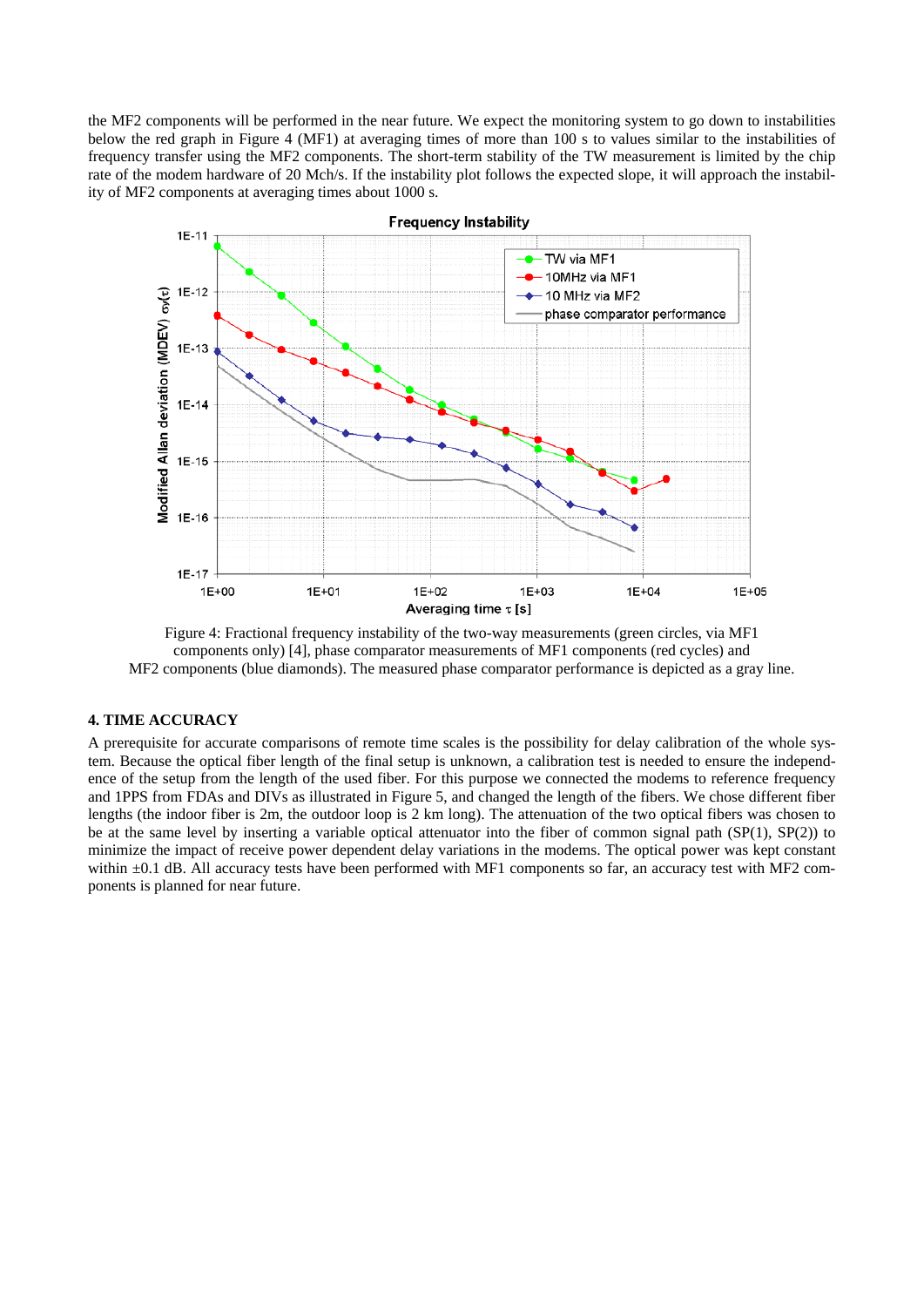

Figure 5: Calibration setup for testing the independence of the time transfer results from the length of the optical fiber.

The results of CCD measurements (6) when switching over between long and short fibers is depicted in Figure 6. The sequence comprises 8 switches between the long and the short fiber. The error bars in Figure 6 represent the standard deviation of single measurements. The higher standard deviation of the measurements with the short fiber may be due to instabilities caused by interference. Nevertheless, the standard deviation of the 9 results around the mean is only 6 ps. Variations at the beginning of the sequence might be result of temperature variations which have to be studied in a long term experiment. Variations of less than 40 ps (including error bars) under different experimental conditions is a promising result to comply with the aim of enabling time transfer with an uncertainty well below 100 ps.



Figure 6: Display of the sequences of measurements with short indoor fiber and long outdoor fiber loop.

Additionally we performed a switch off-and-on sequence of all involved equipment to simulate the anticipated transfer of the setup to the remote location. The electrical power of all involved devices was switched off for about one hour and switched on again to simulate breaks of operation during installation at new "Satellite Laboratory" and due to maintenance of PTBs internal fiber network. This was repeated 3 times. The results of the measurements are displayed in Figure 7: A good reproducibility with a standard deviation of  $\pm$  6.2 ps was observed.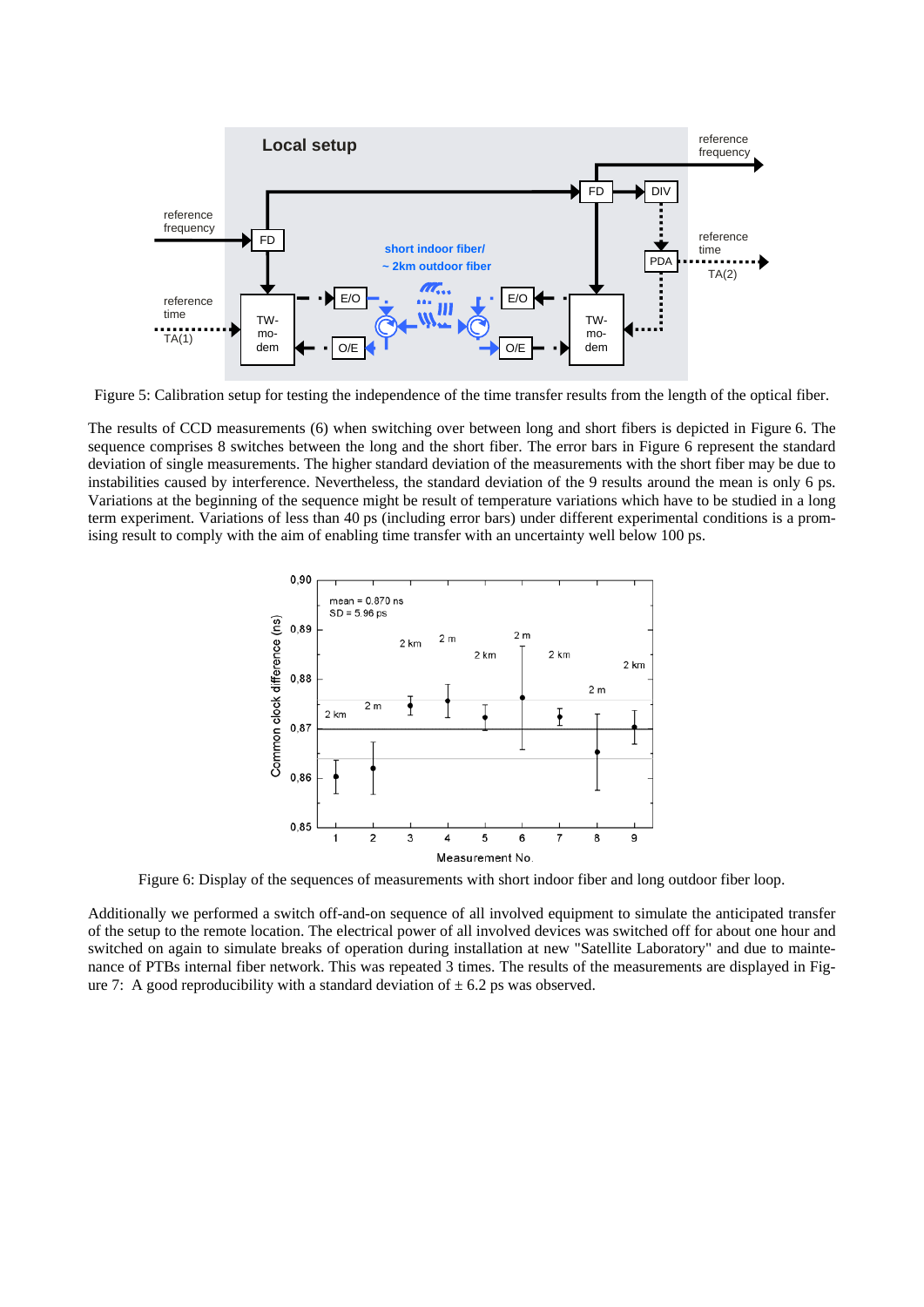

Figure 7: Display of the sequence of off-and-on measurements results.

#### **5. SUMMARY**

We have developed a method to monitor a remote time scale by means of a two-way optical fiber time transfer system. This method is combined with a one-way fiber transfer of the reference frequency to generate the time scale at the remote site with sufficient instability. Because our goal is to establish an institute campus solution with distances of about 1 km we have not introduced any phase variation compensation system but rely on monitoring of the fiber related instabilities. in a previous study [4] we have shown that the one-way frequency transfer via an optical fiber length of 2 km is possible at the  $10^{-15}$  level after  $10^4$  s averaging. The two-way monitoring system shows an instability well below  $10^{-15}$ after  $10<sup>4</sup>$  s averaging. Here we have demonstrated that different commercially available hardware components can improve the one-way frequency transfer by a factor 5. For accurate time transfer we tested in detail the independence of the time transfer results from the transmission path. A variation of less than 40 ps under different experimental conditions has been reconfirmed in any case. The crucial point of receive power dependence of the modems' internal delays which has been taken into account by regulating the optical power on the two-way path to keep the receive power of the modems constant within  $\pm$  0.1 dB.

Future investigations will address the long term validation of the time transfer accuracy, as well as other concepts for the two-way monitor scheme, e.g. different wavelengths of the lasers in the two-way monitor system [7]. Also phase compensation systems, like a phase shifter or fiber heater [13], derived from the real time solutions delivered by the SATRE modems' data outputs could help to improve the stability of the one-way frequency transfer.

## **ACKNOWLEDGEMENT**

The authors thank Wolfgang Schäfer (TimeTech GmbH) for the loan of one SATRE modem and helpful discussions.

### **DISCLAIMER**

The Physikalisch-Technische Bundesanstalt as a matter of policy does not endorse any commercial product. The mentioning of brands and individual models seems justified here, because all information provided is based on publicly available material or data taken at PTB and it will help the reader to make comparisons with own observations.

#### **REFERENCES**

- [1] H. Schnatz et al., "Phase-Coherent Frequency Comparison of Optical Clocks Using a Telecom Fiber Link", *Proc. European Frequency and Time Forum & IEEE Frequency Control Symposium*, 20-24 Apr 2009, Besançon, France, pp. 807-812.
- [2] S.-C. Ebenhag, P. O. Hedekvist, C. Rieck, H. Skoogh, P. Jarlemark, K. Jaldehag, "Evaluation of Output Phase Stability in an Fiber-Optic Two-Way Frequency Distribution System", *Proc. 40<sup>th</sup> Annual Precise Time and Time Interval (PTTI) Meeting*, 1-4 Dec 2008, Reston, VA, USA, pp. 117-124.